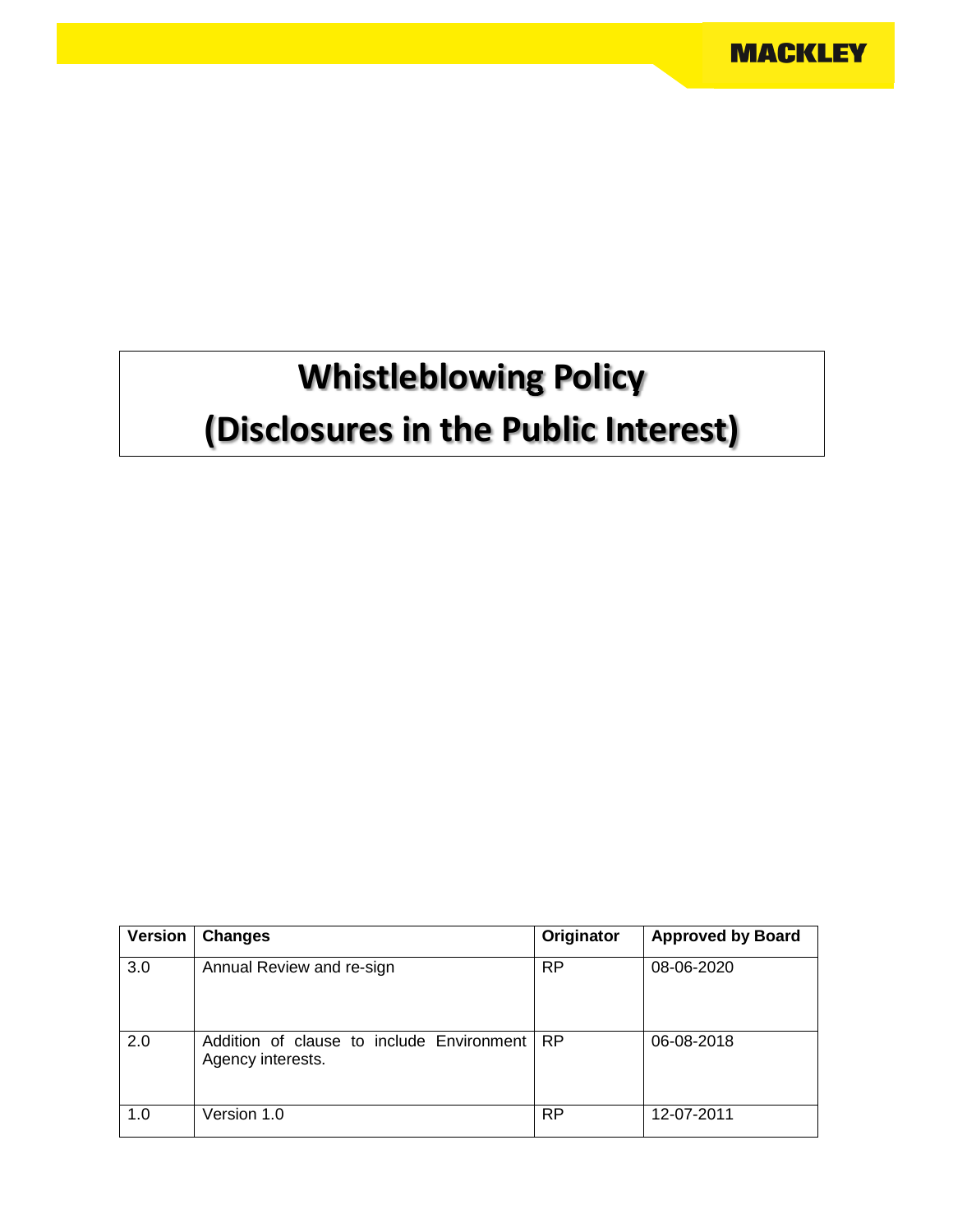References to "the Company" or to "the Employer" are for J T Mackley & Co Ltd and any subsidiary entities.

#### **1. Purpose and Scope**

The Public Interest Disclosure Act 1998 protects employees who raise legitimate concerns about specified matters from being dismissed or from being subjected to detrimental treatment or victimised as a result, provided certain criteria are met. The Act makes provision about the kinds of disclosure which may be protected and the circumstances in which disclosures are protected. These rules are therefore intended to comply with the Act by encouraging employees to make disclosures about fraud, misconduct or wrongdoing to the Company, without fear of reprisal, so that problems can be identified, dealt with and resolved quickly.

Employees are protected provided they reveal information of the right type (known as "qualifying disclosure") and they reveal that information to the right person and in the right way (known as making a "protected disclosure").

(*A 'Worker' has a special wide meaning in the case of whistleblowing. As well as employees it includes agency workers and people who aren't employed but are in training with employers. Some self-employed people may be considered to be workers for the purpose of whistleblowing if they are supervised or work off-site*.)

#### **2. Protected disclosures**

Certain kinds of disclosure qualify for protection. These are disclosures of information which are made in good faith and which you reasonably believe show that one or more of the following relevant failures is either currently happening, took place in the past, or is likely to happen in the future:

- A criminal offence
- The breach of a legal obligation
- A miscarriage of justice
- A danger to health and safety of any individual
- Damage to the environment
- Deliberate concealment of information tending to show any of the above five matters.

Only disclosure of information that falls within one or more of these six categories qualifies for protection.

For a qualifying disclosure to be a protected disclosure, you need to make it to the right person and in the right way. There are a number of methods by which you can make a protected disclosure, but the Company encourages employees to raise any disclosure internally in the first instance.

You are protected if you make a qualifying disclosure to either:

• The Company, or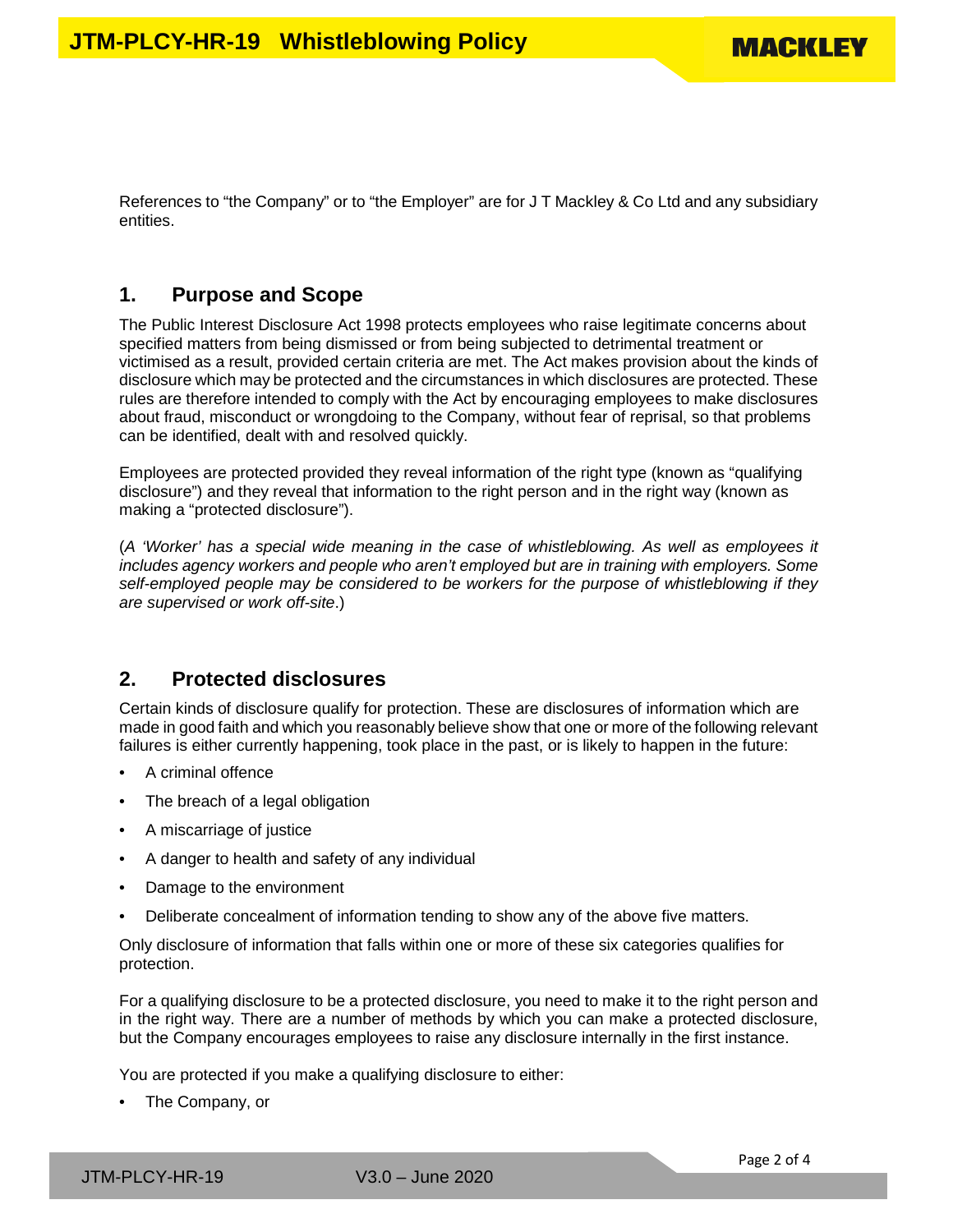• Where you reasonably believe that the relevant failure relates solely or mainly to the conduct of a person other than the Company or any other matter for which a person other than the Company has legal responsibility, to that other person.

Qualifying disclosures must be made in good faith to be protected, i.e. with honest intent and without malice or an ulterior motive. Your belief must be reasonable, but it need not be correct. It might become apparent subsequently that you were, in fact, wrong or mistaken in your belief, but for protection to be effective you must be able to show that you held the belief in good faith and that it was a reasonable belief to hold in the circumstances at the time of disclosure. Note that it is the Company's responsibility to investigate the matter, and not yours.

If your concern relates to a breach of your own contract of employment, you should use the Company's grievance procedure.

You are encouraged to raise any qualifying disclosures that you may have by following the disclosure procedure set out below.

#### **3. The disclosure procedure**

This procedure applies to all employees. In addition, agency workers and contractors who perform functions in relation to the Company are encouraged to use it.

- a) If you wish to make a qualifying disclosure, you should, in the first instance, report the situation in writing to your line manager, setting out in detail the nature of your disclosure. If you do not wish to contact your line manager, you can instead contact a Director.
- b) Such disclosures should be made promptly so that investigation may proceed and any action taken expeditiously.
- c) All qualifying disclosures will be treated seriously. The disclosure will be promptly investigated and, as part of the investigatory process, you will be interviewed and asked to provide a written witness statement setting out the nature and details of your qualifying disclosure and the basis for it. Confidentiality will be maintained during the investigatory process to the extent that this is practical and appropriate in the circumstances. However, in order to effectively investigate a disclosure, the Company must be able to determine the scope of the investigation and the individuals who should be informed of or interviewed about the disclosure. The Company reserves the right to arrange for another manager to conduct the investigation other than the manager with whom you raised the matter.
- d) Once the investigation has been completed, you will be informed in writing of the outcome and the Company's conclusions and decision as soon as possible. The Company is committed to taking appropriate action with respect to all qualifying disclosures which are upheld.
- e) You will not be penalised for raising a qualifying disclosure even if it is not upheld, unless the complaint was both untrue and made in bad faith.
- f) Once the Company's conclusions have been finalised, any necessary action will be taken. This could conclude either reporting the matter to an appropriate external government department or regulatory agency and/or taking internal disciplinary action against relevant members of staff. If no action is to be taken, the reasons for this will be explained to you.